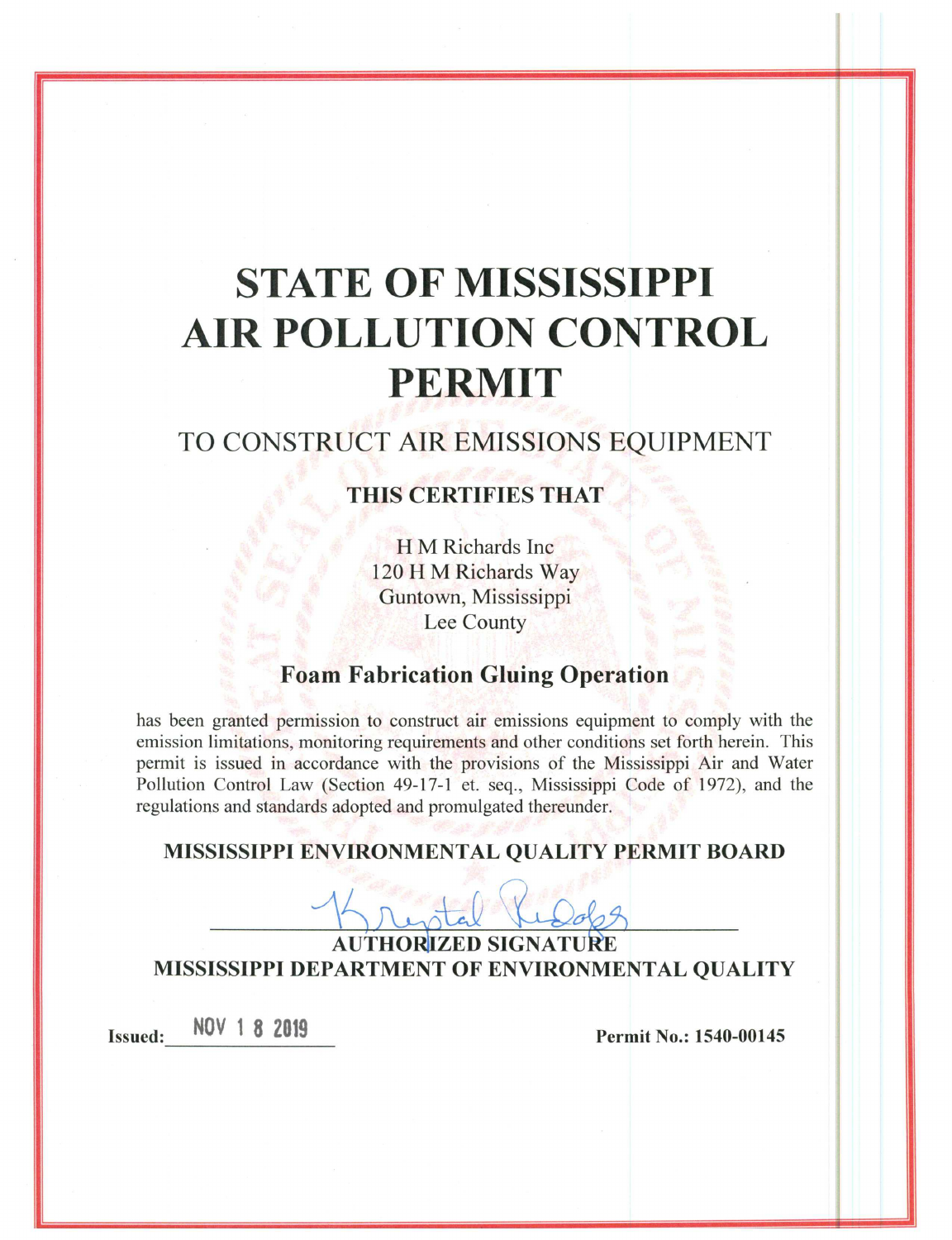#### **SECTION 1**

#### **A. GENERAL CONDITIONS**

1. This permit is for air pollution control purposes only.

(Ref.: 11 Miss. Admin. Code Pt. 2, R. 2.1.D.)

2. Any activities not identified in the application are not authorized by this permit.

(Ref.: Miss. Code Ann. 49-17-29 1.b)

3. The knowing submittal of a permit application with false information may serve as the basis for the Permit Board to void the permit issued pursuant thereto or subject the applicant to penalties for operating without a valid permit pursuant to State Law.

(Ref.: 11 Miss. Admin. Code Pt. 2, R. 2.2.B(5).)

4. It is the responsibility of the applicant/permittee to obtain all other approvals, permits, clearances, easements, agreements, etc., which may be required including, but not limited to, all required local government zoning approvals or permits.

(Ref.: 11 Miss. Admin. Code Pt. 2, R. 2.1.D(6).)

5. The issuance of a permit does not release the permittee from liability for constructing or operating air emissions equipment in violation of any applicable statute, rule, or regulation of state or federal environmental authorities.

(Ref.: 11 Miss. Admin. Code Pt. 2, R. 2.2.B(7).)

6. It shall not be a defense for a permittee in an enforcement action that it would have been necessary to halt or reduce the permitted activity in order to maintain compliance with the conditions of the permit, unless halting or reducing activity would create an imminent and substantial endangerment threatening the public health and safety of the lives and property of the people of this state.

(Ref.: 11 Miss. Admin. Code Pt. 2, R. 2.2.B(15)(a).)

7. The permit and/or any part thereof may be modified, revoked, reopened, and reissued, or terminated for cause. Sufficient cause for a permit to be reopened shall exist when an air emissions stationary source becomes subject to Title V. The filing of a request by the permittee for a permit modification, revocation and reissuance, or termination, or of a notification of planned changes or anticipated noncompliance does not stay any permit condition.

(Ref.: 11 Miss. Admin. Code Pt. 2, R. 2.2.B(15)(b).)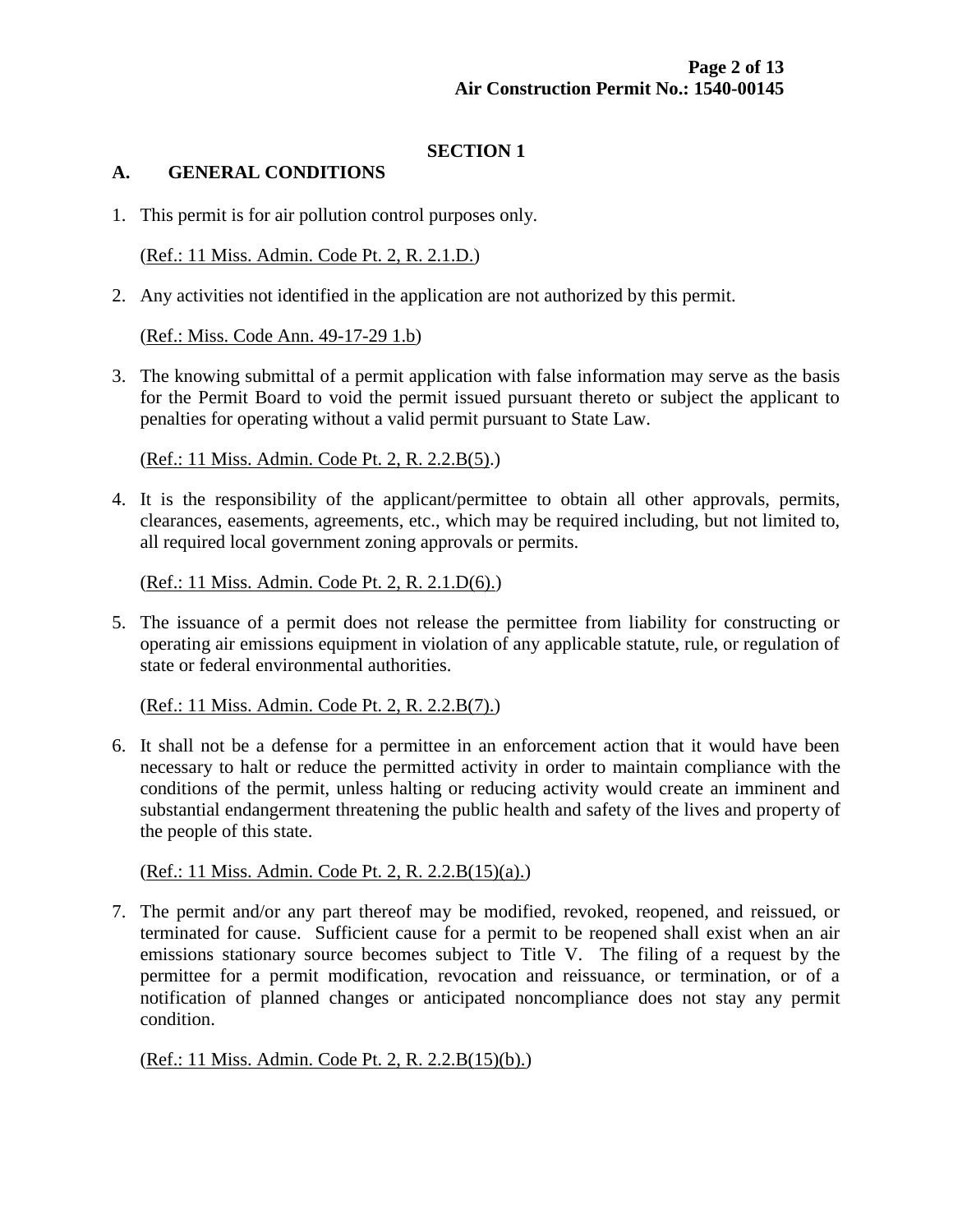8. The permit does not convey any property rights of any sort, or any exclusive privilege.

(Ref.: 11 Miss. Admin. Code Pt. 2, R. 2.2.B(15)(c).)

9. The permittee shall furnish to the DEQ within a reasonable time any information the DEQ may request in writing to determine whether cause exists for modifying, revoking and reissuing, or terminating the permit or to determine compliance with the permit. Upon request, the permittee shall also furnish to the DEQ copies of records required to be kept by the permit or, for information claimed to be confidential, the permittee shall furnish such records to the DEQ along with a claim of confidentiality. The permittee may furnish such records directly to the Administrator along with a claim of confidentiality.

(Ref.: 11 Miss. Admin. Code Pt. 2, R. 2.2.B(15)(d).)

10. Design and Construction Requirements: The stationary source shall be designed and constructed so as to operate without causing a violation of an Applicable Rules and Regulations, without interfering with the attainment and maintenance of State and National Ambient Air Quality Standards, and such that the emission of air toxics does not result in an ambient concentration sufficient to adversely affect human health and well-being or unreasonably and adversely affect plant or animal life beyond the stationary source boundaries.

(Ref.: 11 Miss. Admin. Code Pt. 2, R. 2.5.A.)

11. Solids Removal: The necessary facilities shall be constructed so that solids removed in the course of control of air emissions may be disposed of in a manner such as to prevent the solids from becoming windborne and to prevent the materials from entering State waters without the proper environmental permits.

(Ref.: Miss. Code Ann. 49-17-29)

12. Diversion and Bypass of Air Pollution Controls: The air pollution control facilities shall be constructed such that diversion from or bypass of collection and control facilities is not needed except as provided for in 11 Miss. Admin. Code Pt. 2, R. 1.10., "Air Emission Regulations for the Prevention, Abatement, and Control of Air Contaminants."

(Ref.: 11 Miss. Admin. Code Pt. 2, R. 1.10.)

13. Fugitive Dust Emissions from Construction Activities: The construction of the stationary source shall be performed in such a manner so as to reduce fugitive dust emissions from construction activities to a minimum.

(Ref.: 11 Miss. Admin. Code Pt. 2, R. 2.5.A(4).)

14. Right of Entry: The permittee shall allow the Mississippi Department of Environmental Quality Office of Pollution Control and the Mississippi Environmental Quality Permit Board and/or their representatives upon presentation of credentials: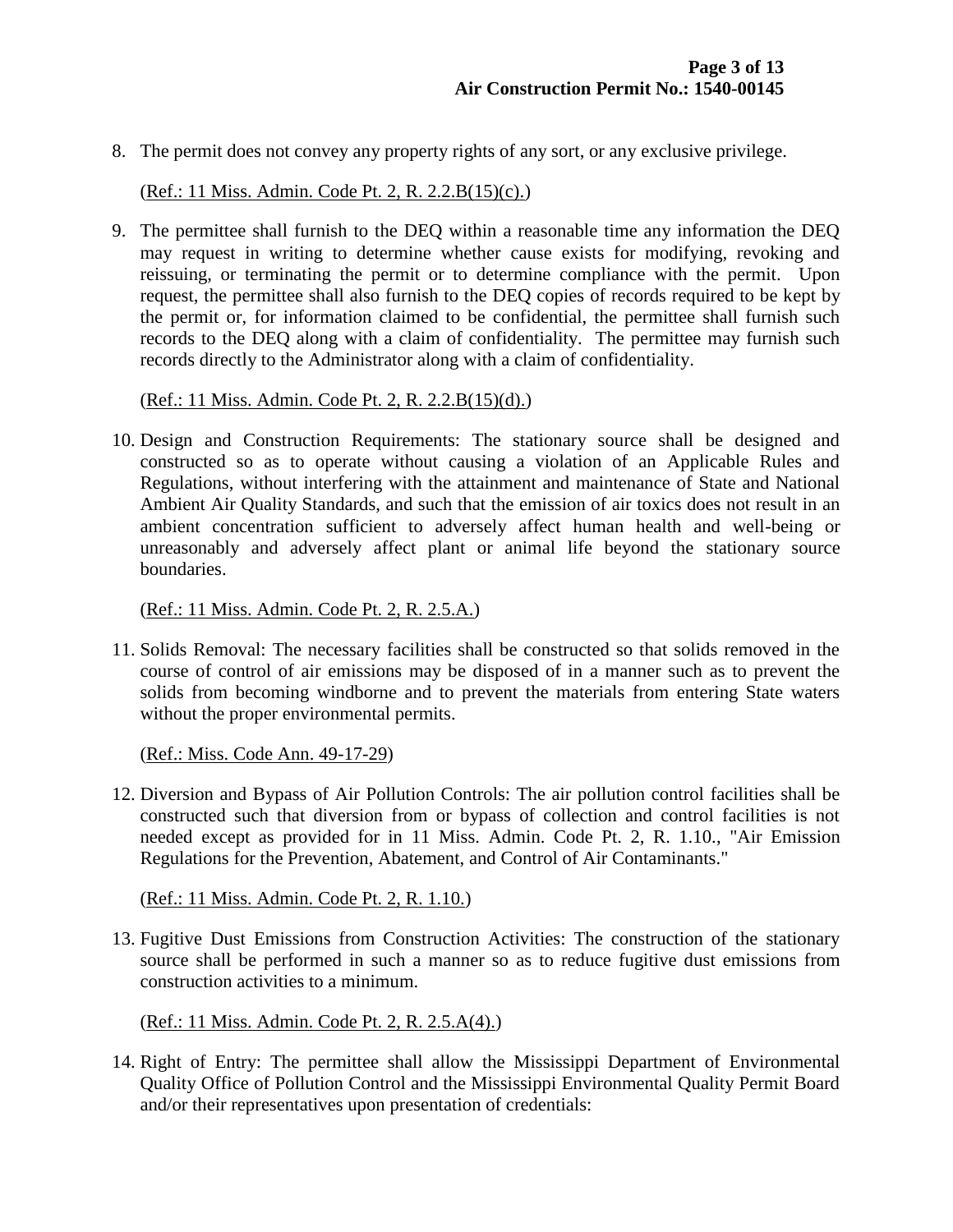- a) To enter upon the permittee's premises where an air emission source is located or in which any records are required to be kept under the terms and conditions of this permit; and
- b) At reasonable times to have access to and copy any records required to be kept under the terms and conditions of this permit; to inspect any monitoring equipment or monitoring method required in this permit; and to sample any air emissions.

(Ref.: Miss. Code Ann. 49-17-21)

- 15. Permit Modification or Revocation: After notice and opportunity for a hearing, the Permit Board may modify the permit or revoke it in whole or in part for good cause shown including, but not limited to:
	- a) Persistent violation of any of the terms or conditions of this permit;
	- b) Obtaining this permit by misrepresentation or failure to disclose fully all relevant facts; or
	- c) A change in federal, state, or local laws or regulations that require either a temporary or permanent reduction or elimination of previously authorized air emission.

(Ref.: 11 Miss. Admin. Code Pt. 2, R. 2.2.C.)

16. Public Record and Confidential Information: Except for data determined to be confidential under the Mississippi Air & Water Pollution Control Law, all reports prepared in accordance with the terms of this permit shall be available for public inspection at the offices of the Mississippi Department of Environmental Quality, Office of Pollution Control.

(Ref.: Miss. Code Ann. 49-17-39)

17. Permit Transfer: This permit shall not be transferred except upon approval of the Permit Board.

(Ref.: 11 Miss. Admin. Code Pt. 2, R. 2.16.B.)

18. Severability: The provisions of this permit are severable. If any provision of the permit, or the application of any provision of the permit to any circumstances, is challenged or held invalid, the validity of the remaining permit provisions and/or portions thereof or their application to other persons or sets of circumstances, shall not be affected thereby.

(Ref.: 11 Miss. Admin. Code Pt. 2, R. 2.1.D(7).)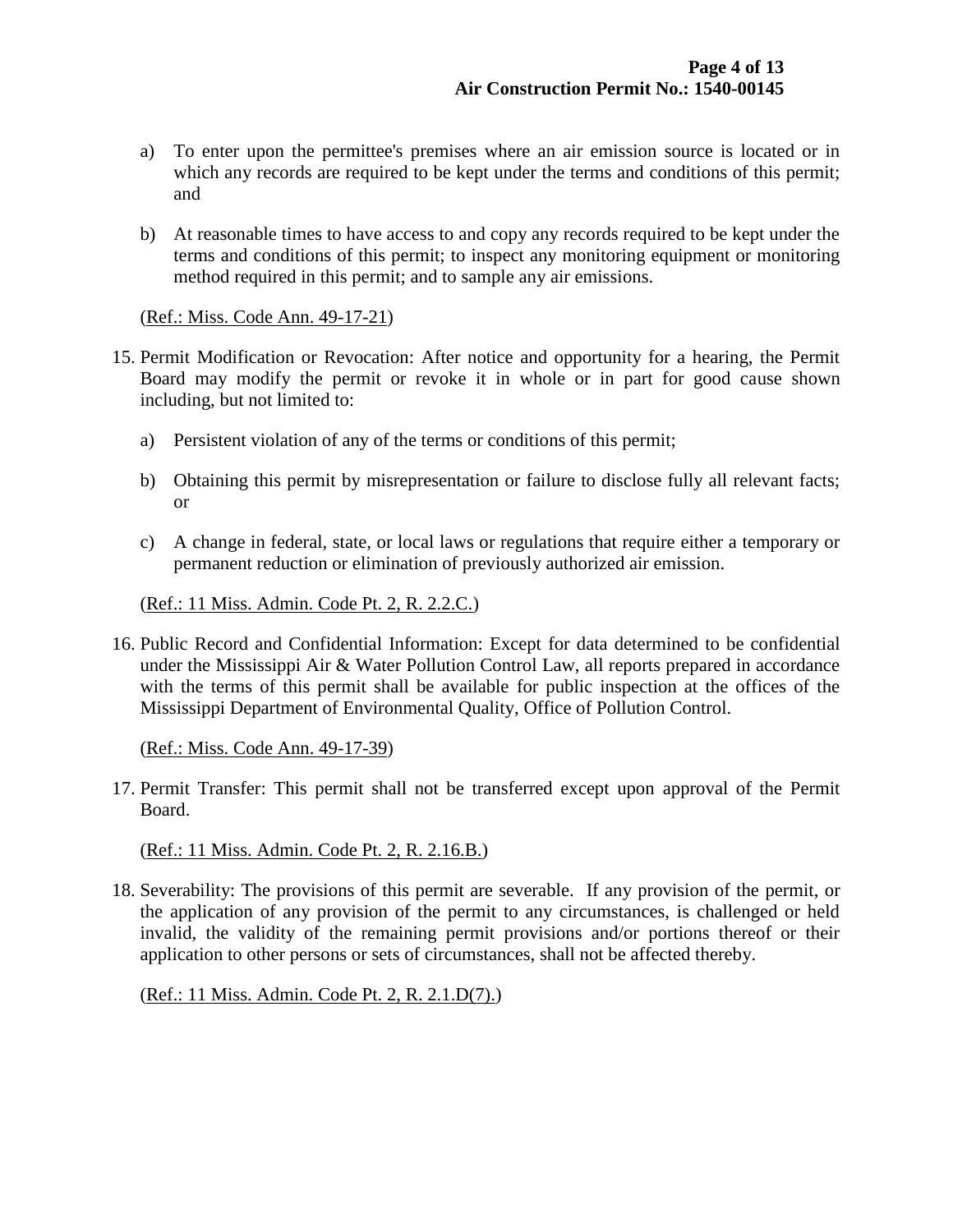19. Permit Expiration: The permit to construct will expire if construction does not begin within eighteen (18) months from the date of issuance or if construction is suspended for eighteen (18) months or more.

(Ref.: 11 Miss. Admin. Code Pt. 2, R. 2.5.C(1).)

20. Certification of Construction: A new stationary source issued a Permit to Construct cannot begin operation until certification of construction by the permittee.

(Ref.: 11 Miss. Admin. Code Pt. 2, R. 2.5.D(3).)

21. Beginning Operation: Except as prohibited in Section 1, Condition 24 of this permit, after certification of construction by the permittee, the Permit to Construct shall be deemed to satisfy the requirement for a permit to operate until the date the application for issuance or modification of the Title V Permit or the application for issuance or modification of the State Permit to Operate, whichever is applicable, is due. This provision is not applicable to a source excluded from the requirement for a permit to operate as provided by 11 Miss. Admin. Code Pt. 2, R. 2.13.G.

(Ref.: 11 Miss. Admin. Code Pt. 2, R. 2.5.D(4).)

22. Application for a Permit to Operate: Except as otherwise specified in Section 1, Condition 24 of this permit, the application for issuance or modification of the State Permit to Operate or the Title V Permit, whichever is applicable, is due twelve (12) months after beginning operation or such earlier date or time as specified in the Permit to Construct. The Permit Board may specify an earlier date or time for submittal of the application. Beginning operation will be assumed to occur upon certification of construction, unless the permittee specifies differently in writing.

(Ref.: 11 Miss. Admin. Code Pt. 2, R. 2.5.D(5).)

23. Operating Under a Permit to Construct: Except as otherwise specified in Section 1, Condition 24 of this permit, upon submittal of a timely and complete application for issuance or modification of a State Permit to Operate or a Title V Permit, whichever is applicable, the applicant may continue to operate under the terms and conditions of the Permit to Construct and in compliance with the submitted application until the Permit Board issues, modifies, or denies the Permit to Operate.

(Ref.: 11 Miss. Admin. Code Pt. 2, R. 2.5.D(6).)

24. Application Requirements for a Permit to Operate for Moderate Modifications: For moderate modifications that require contemporaneous enforceable emissions reductions from more than one emission point in order to "net" out of PSD/NSR, the applicable Title V Permit to Operate or State Permit to Operate must be modified prior to beginning operation of the modified facilities.

(Ref.: 11 Miss. Admin. Code Pt. 2, R. 2.5.D(7).)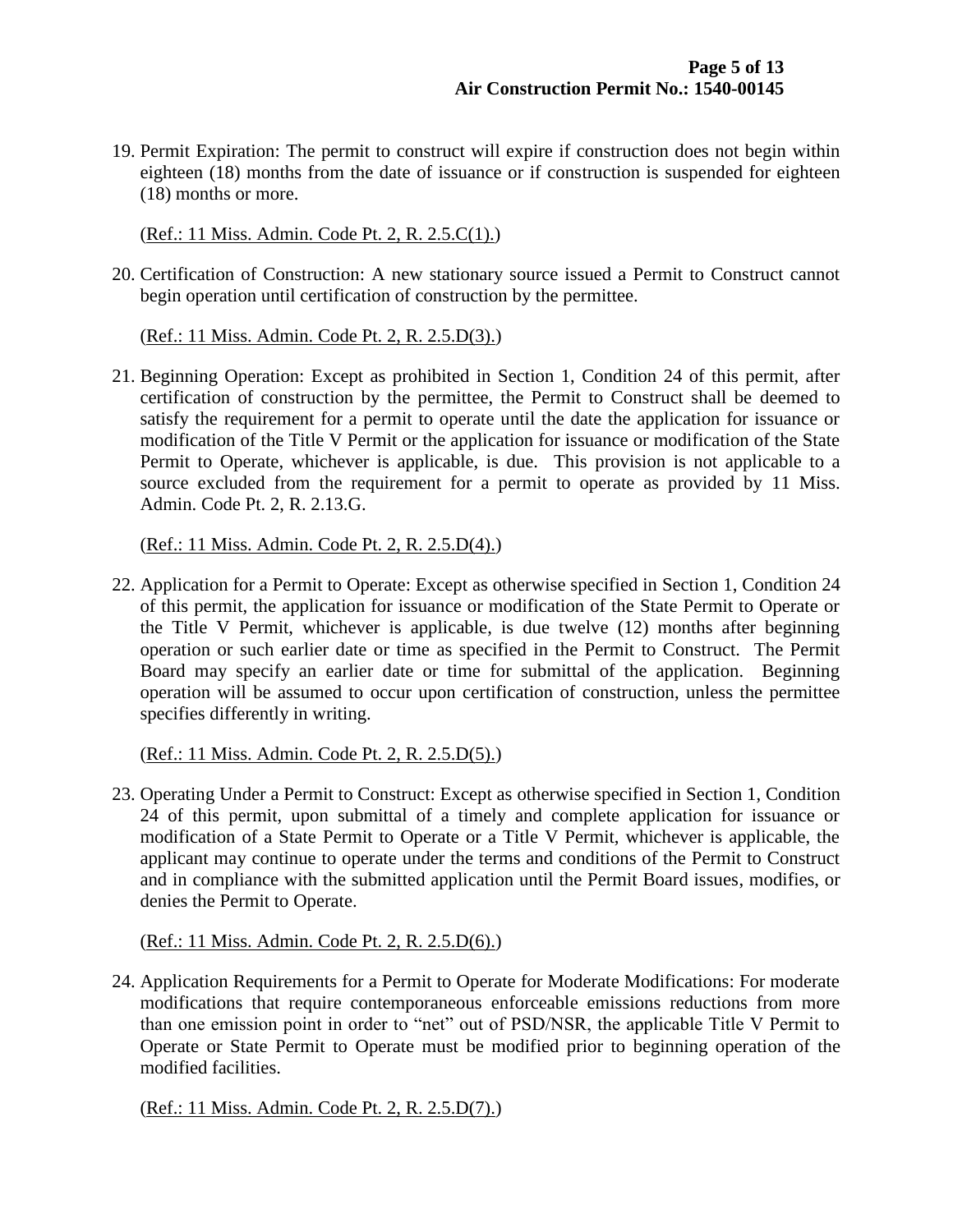25. General Duty: All air emission equipment shall be operated as efficiently as possible to provide the maximum reduction of air contaminants.

(Ref.: 11 Miss. Admin. Code Pt. 2, R. 2.2.B(10).)

26. Deviation Reporting: Except as otherwise specified herein, the permittee shall report all deviations from permit requirements, including those attributable to upsets, the probable cause of such deviations, and any corrective actions or preventive measures taken. Said report shall be made within five (5) working days of the time the deviation began.

(Ref.: 11 Miss. Admin. Code Pt. 2, R. 2.2.B(10).)

- 27. Compliance Testing: Regarding compliance testing:
	- a) The results of any emissions sampling and analysis shall be expressed both in units consistent with the standards set forth in any Applicable Rules and Regulations or this permit and in units of mass per time.
	- b) Compliance testing will be performed at the expense of the permittee.
	- c) Each emission sampling and analysis report shall include but not be limited to the following:
		- (1) detailed description of testing procedures;
		- (2) sample calculation(s);
		- (3) results; and
		- (4) comparison of results to all Applicable Rules and Regulations and to emission limitations in the permit.

(Ref.: 11 Miss. Admin. Code Pt. 2, R. 2.6.B(3), (4), and (6).)

#### **B. GENERAL NOTIFICATION REQUIREMENTS**

1. Within fifteen (15) days of beginning actual construction, the permittee must notify DEQ in writing that construction has begun.

(Ref.: 11 Miss. Admin. Code Pt. 2, R. 2.5.C(2).)

2. The permittee must notify DEQ in writing when construction does not begin within eighteen (18) months of issuance or if construction is suspended for eighteen (18) months or more.

(Ref.: 11 Miss. Admin. Code Pt. 2, R. 2.5.C(3).)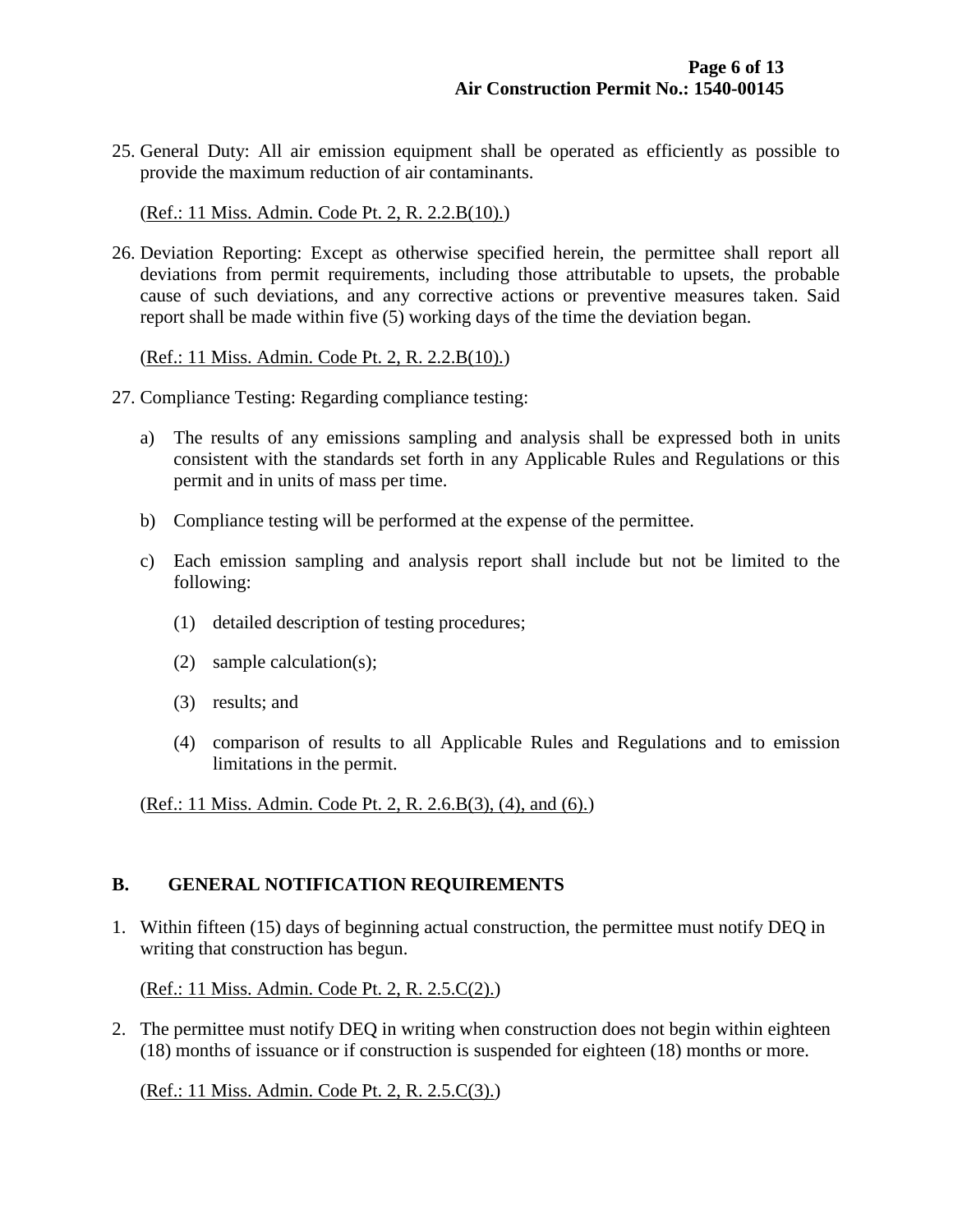3. Upon the completion of construction or installation of an approved stationary source or modification, and prior to commencing operation, the applicant shall notify the Permit Board that construction or installation was performed in accordance with the approved plans and specifications on file with the Permit Board.

(Ref.: 11 Miss. Admin. Code Pt. 2, R. 2.5.D(1) and (3).)

4. The Permit Board shall be promptly notified in writing of any change in construction from the previously approved plans and specifications or permit. If the Permit Board determines the changes are substantial, it may require the submission of a new application to construct with "as built" plans and specifications. Notwithstanding any provision herein to the contrary, the acceptance of an "as built" application shall not constitute a waiver of the right to seek compliance penalties pursuant to State Law.

(Ref.: 11 Miss. Admin. Code Pt. 2, R. 2.5.D(2).)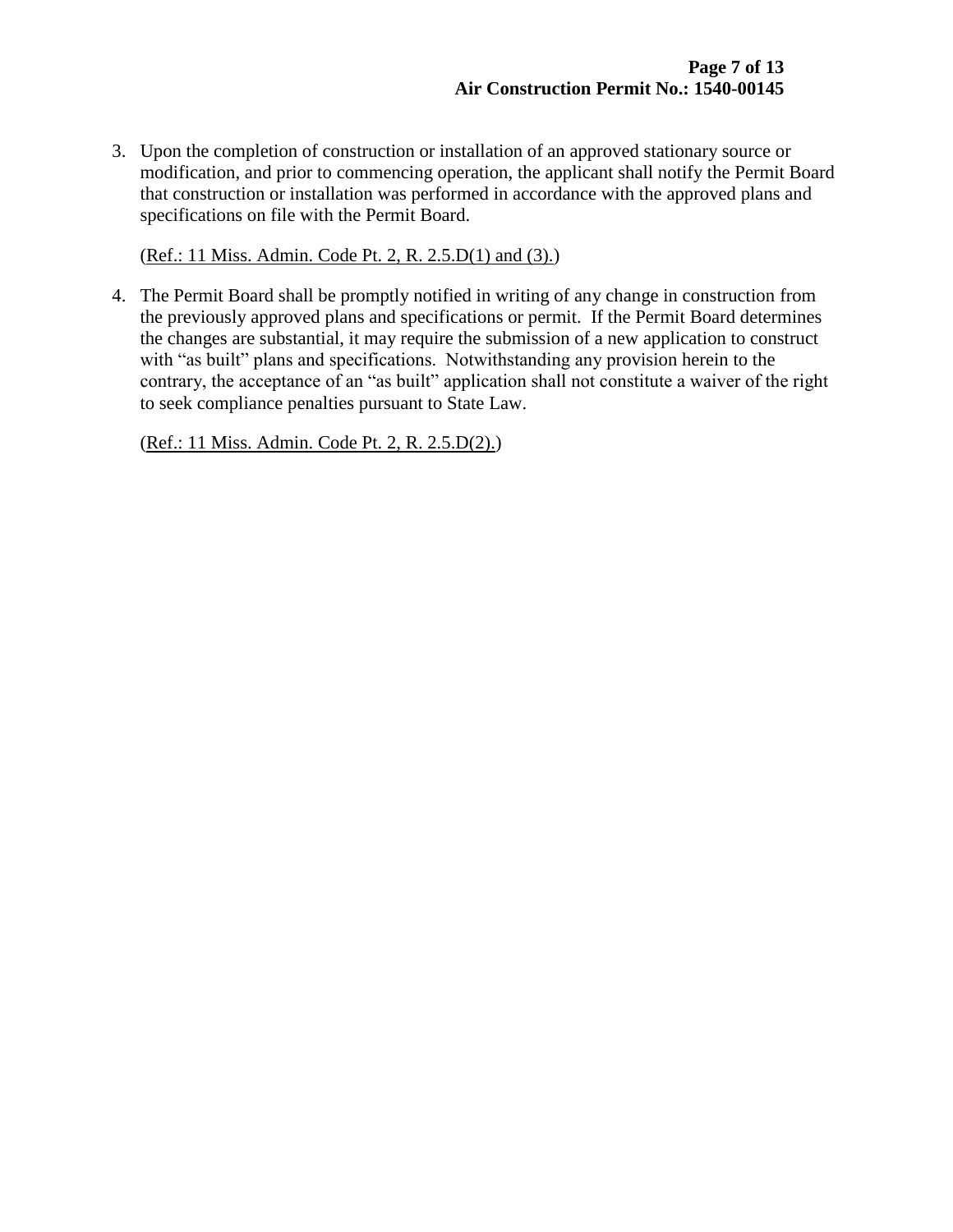#### **SECTION 2 EMISSION POINT DESCRIPTION**

The permittee is authorized to construct and operate, upon certification of construction, air emissions equipment, as described in the following table.

| <b>Emission</b><br>Point | <b>Description</b>                                                           |
|--------------------------|------------------------------------------------------------------------------|
| AA-008                   | Four Foam Fabrication Spray Booths<br>Controlled by an exhaust dry filter.   |
| $AA-009$                 | Foam Fabrication Spray Line Conveyor<br>Controlled by an exhaust dry filter. |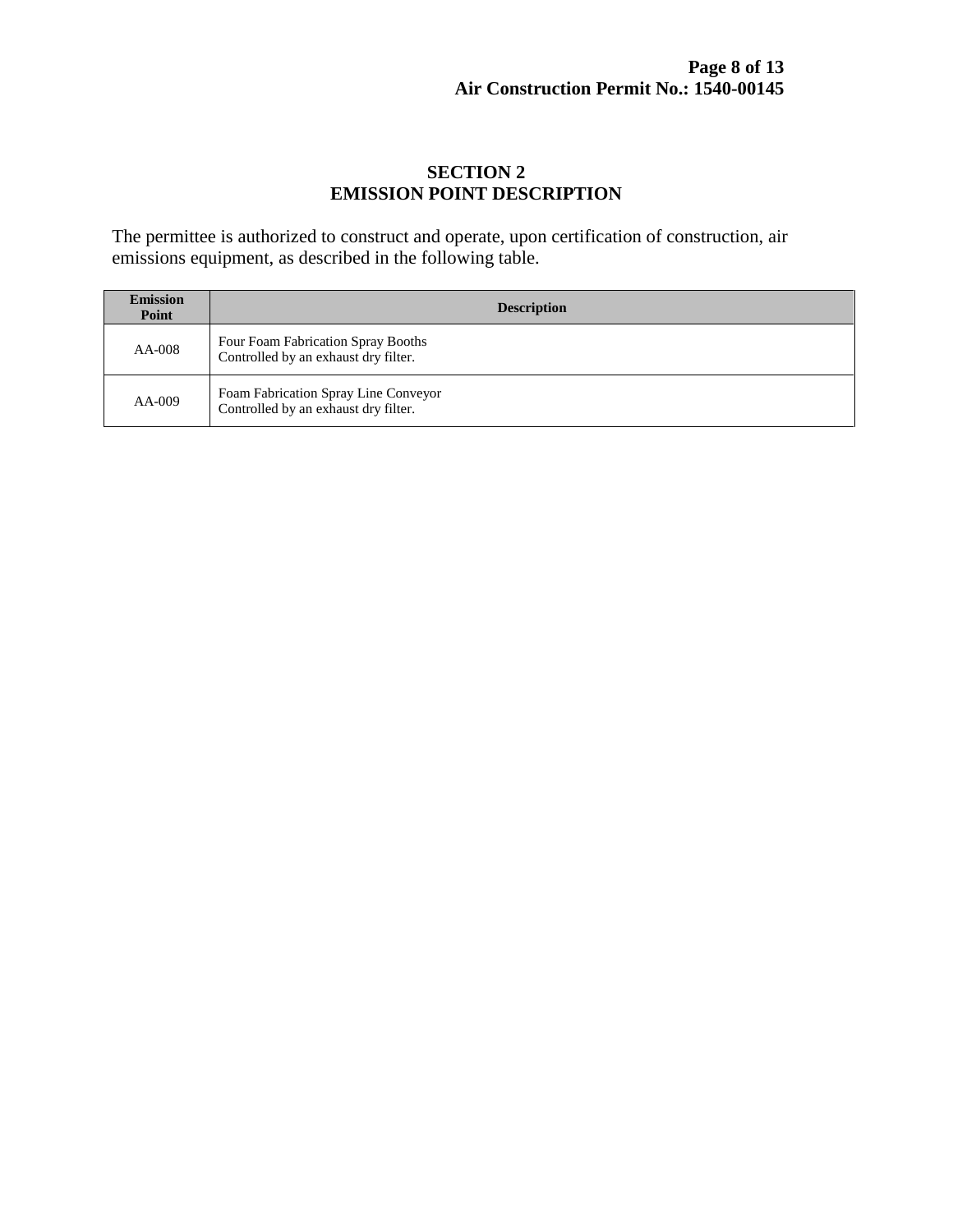| <b>Emission</b><br>Point | <b>Applicable Requirement</b>                                                                                                                                                    | <b>Condition</b><br>Number(s) | Pollutant/<br><b>Parameter</b> | <b>Limitation/Standard</b>                    |
|--------------------------|----------------------------------------------------------------------------------------------------------------------------------------------------------------------------------|-------------------------------|--------------------------------|-----------------------------------------------|
| Facility-Wide            | 11 Miss. Admin. Code Pt. 2, R. 1.3. A.                                                                                                                                           | 3.1                           | Smoke                          | Opacity shall not exceed 40%                  |
|                          | 11 Miss. Admin. Code Pt. 2, R. 1.3. B.                                                                                                                                           | 3.2                           |                                |                                               |
|                          | 11 Miss. Admin. Code Pt. 2, R. 1.3. F(1).                                                                                                                                        | 3.3                           | <b>PM</b><br>(Filterable Only) | Emissions shall not exceed $E = 4.1 p^{0.67}$ |
| AA-008<br>$AA-009$       | 40 CFR 63, Subpart OOOOOO                                                                                                                                                        |                               |                                |                                               |
|                          | (National Emission Standards for Hazardous)<br>Air Pollutants for Flexible Polyurethane Foam<br>Production and Fabrication Area Source)<br>40 CFR $63.11414(a)(2)$ , (b)(4), (d) | 3.4                           | HAPs                           | General Applicability                         |
|                          | 40 CFR 63.11416(e), Subpart OOOOOO                                                                                                                                               | 3.5                           |                                | Use of methylene chloride is prohibited.      |

#### **SECTION 3 EMISSION LIMITATIONS AND STANDARDS**

- 3.1. For the entire facility, the permittee shall not cause, permit, or allow the emission of smoke from a point source into the open air from any manufacturing, industrial, commercial or waste disposal process which exceeds 40 percent opacity subject to the exceptions provided in (a) and (b).
	- a) Startup operations may produce emissions which exceed 40 percent opacity for up to 15 minutes per startup in any one hour and not to exceed three startups per stack in any 24-hour period.
	- b) Emissions resulting from soot blowing operations shall be permitted provided such emissions do not exceed 60 percent opacity, and provided further that the aggregate duration of such emissions during any twenty-four-hour period does not exceed ten minutes per billion BTU gross heating value of fuel in any one hour.

#### (Ref.: 11 Miss. Admin. Code Pt. 2, R. 1.3.A.)

3.2. For the entire facility, except as otherwise specified or limited herein, the permittee shall not cause, allow, or permit the discharge into the ambient air from any point source or emissions, any air contaminant of such opacity as to obscure an observer's view to a degree in excess of 40 percent opacity, equivalent to that provided in Condition 3.1. This shall not apply to vision obscuration caused by uncombined water droplets.

(Ref.: 11 Miss. Admin. Code Pt. 2, R. 1.3.B.)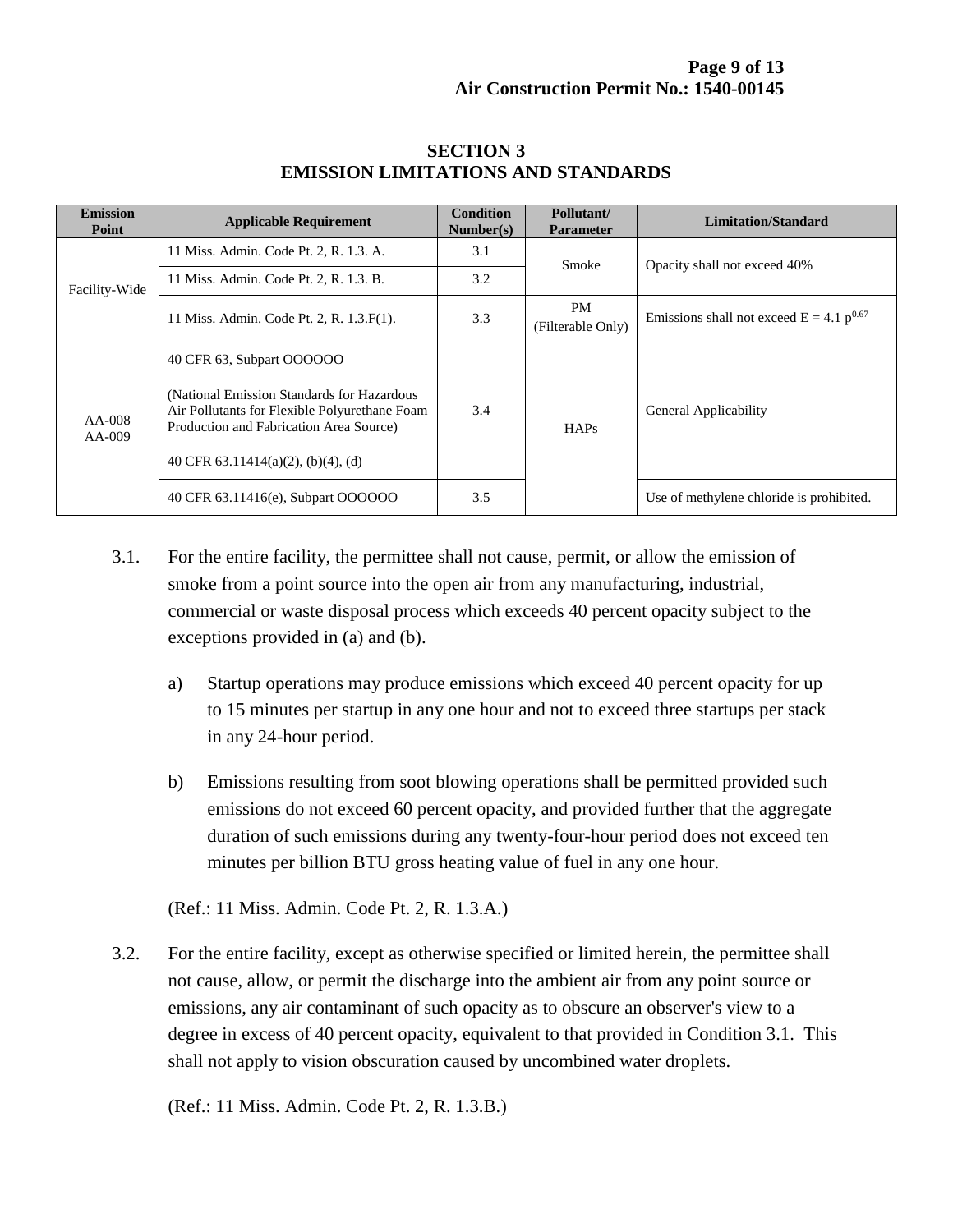3.3. For the entire facility, the permittee shall not allow the emission of particulate matter in total quantities in any one hour from any manufacturing process, which includes any associated stacks, vents, outlets or combination thereof, to exceed the amount determined by the relationship

 $E = 4.1 p^{0.67}$ 

where  $E$  is the emission rate in pounds per hour (lb/hr) and  $p$  is the process weight input rate in tons per year (tpy).

Conveyor discharge of course solid matter may be allowed if no nuisance is created beyond the property boundary where the discharge occurs.

(Ref.: 11 Miss. Admin. Code Pt. 2, R. 1.3.F(1).)

3.4. For Emission Points AA-008 and AA-009, the permittee is subject to and shall comply with all applicable requirements of the National Emission Standards for Hazardous Air Pollutants for Flexible Polyurethane Foam Production and Fabrication Area Sources (40 CFR 63, Subpart OOOOOO) and General Provisions (40 CFR 63, Subpart A).

(Ref.: 40 CFR 63.11414(a)(2), (b)(4), (d), Subpart OOOOOO)

3.5. For Emission Points AA-008 and AA-009, the permittee shall not use any adhesive containing methylene chloride in a flexible polyurethane foam fabrication process.

(Ref.: 40 CFR 63.11416(e), Subpart OOOOOO)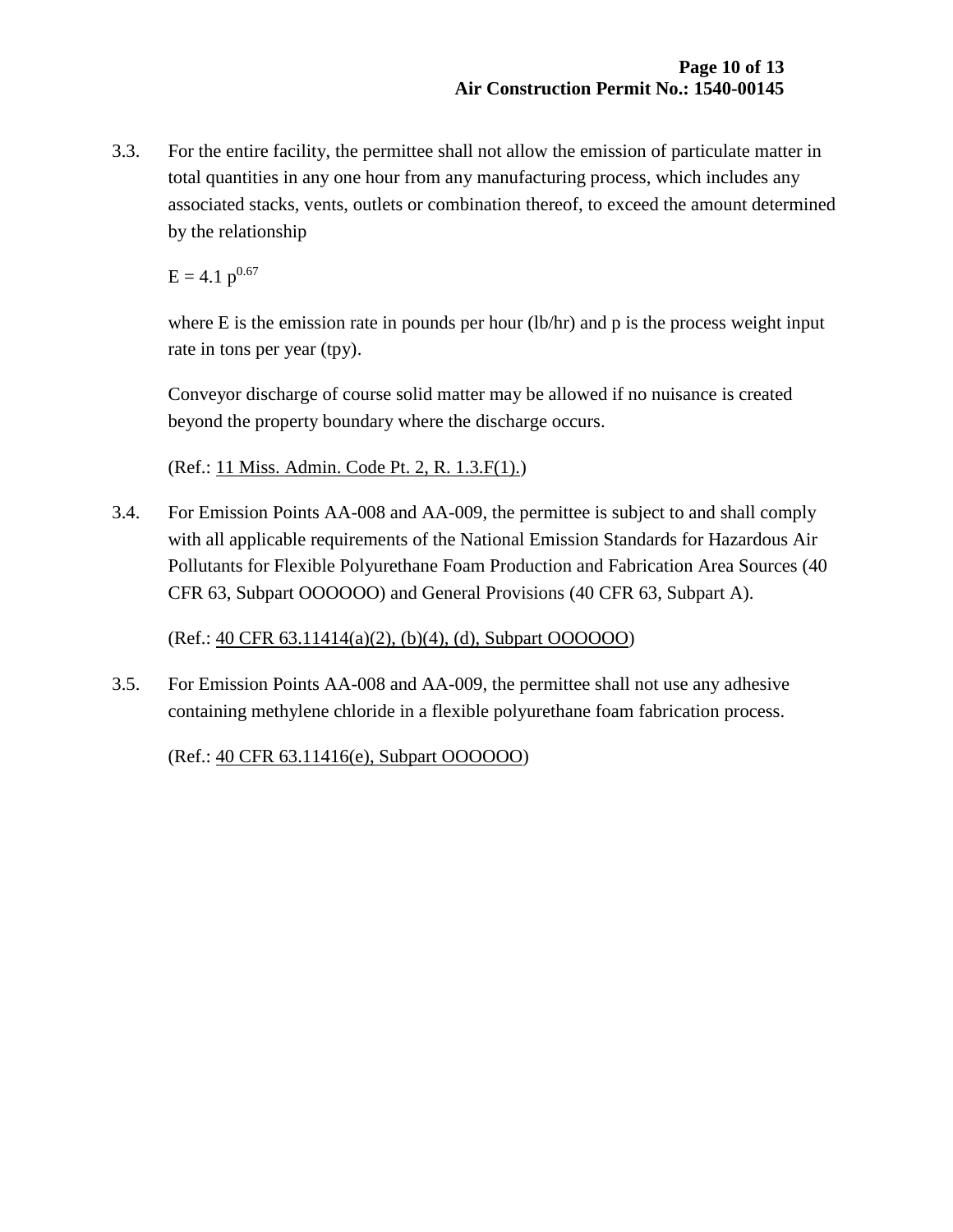#### **Page 11 of 13 Air Construction Permit No.: 1540-00145**

#### **SECTION 4 WORK PRACTICES**

| <b>Emission</b><br>Point(s) | <b>Applicable Requirement</b>             | <b>Condition</b><br>Number(s) | Pollutant/<br><b>Parameter</b> | <b>Work Practice Requirement</b> |
|-----------------------------|-------------------------------------------|-------------------------------|--------------------------------|----------------------------------|
| AA-008<br>$AA-009$          | 11 Miss. Admin. Code Pt. 2, R. 2.2.B(10). | 4.1                           | PM                             | <b>Operational Requirement</b>   |

4.1. For Emission Points AA-008 and AA-009, the permittee shall operate each exhaust fan with dry filter at all times when processing. Should the exhaust fan(s) with dry filter become nonoperational then the respective process shall be shutdown immediately, but not as to cause damage to equipment or property, or cause further environmental problems. The process shall not startup until such time the exhaust fan(s) with dry filter become operational. The permittee shall maintain on hand at all times sufficient equipment as is necessary to repair and/or overhaul the exhaust fans with dry filter. Maintenance and quality assurance/quality control measures shall be conducted in accordance with the manufacture's specifications.

(Ref.: 11 Miss. Admin. Code Pt. 2, R. 2.2.B(10).)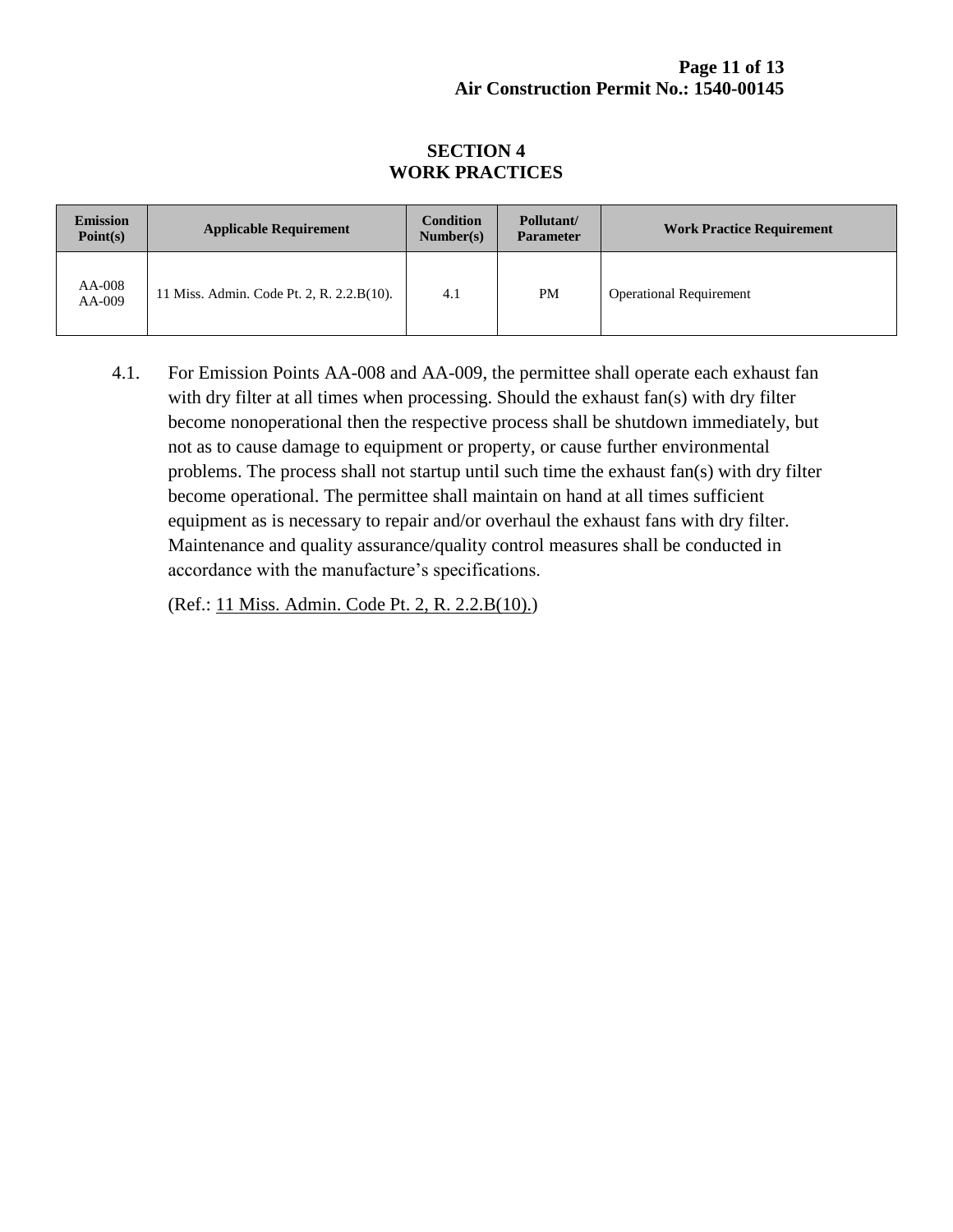| <b>Emission</b><br>Point | <b>Applicable Requirement</b>             | <b>Condition</b><br>Number(s) | Pollutant/<br><b>Parameter</b> | <b>Monitoring/Recordkeeping Requirement</b> |
|--------------------------|-------------------------------------------|-------------------------------|--------------------------------|---------------------------------------------|
| Facility-Wide            | 11 Miss. Admin. Code Pt. 2, R. 2.9.       | 5.1                           | Recordkeeping                  | Maintain records for a minimum of 5 years.  |
| AA-008<br>AA-009         | 11 Miss. Admin. Code Pt. 2, R. 2.2.B(11). | 5.3                           | <b>VOCs</b><br><b>HAPs</b>     | <b>Monitoring Requirement</b>               |
|                          | 40 CFR 63.11416(f), Subpart OOOOOO        | 5.3                           | <b>HAPs</b>                    | Recordkeeping Requirement                   |

#### **SECTION 5 MONITORING AND RECORDKEEPING REQUIREMENTS**

5.1. For the entire facility, the permittee shall retain all required records, monitoring data, supporting information and reports for a period of at least five (5) years from the date of the monitoring sample, measurement, report, or application. Support information includes all calibration and maintenance records, all original strip-chart recordings or other data for continuous monitoring instrumentation, and copies of all reports required by this permit. Copies of such records shall be submitted to MDEQ as required by Applicable Rules and Regulations or this permit upon request.

(Ref.: 11 Miss. Admin. Code Pt. 2, R. 2.9.)

5.2. For Emission Points AA-008 and AA-009, the permittee shall demonstrate compliance with Condition 4.1 by performing monthly maintenance inspections on the exhaust fan with dry filter to make sure it is operating as designed. A record documenting the date of the inspections, the name of the person who performs the inspections, and any maintenance conducted shall be kept at the facility. The record shall include information regarding shut down periods, corrective actions taken, and time the unit(s) were operated without controls. The records shall be made available to MDEQ upon request.

(Ref.: 11 Miss. Admin. Code Pt. 2, R. 2.2.B(11).)

5.3. For Emission Points AA-008 and AA-009, the permittee shall demonstrate compliance with Condition 3.5 by adhesive usage records, Material Safety Data Sheets, and engineering calculations.

(Ref.: 40 CFR 63.11416(f), Subpart OOOOOO)